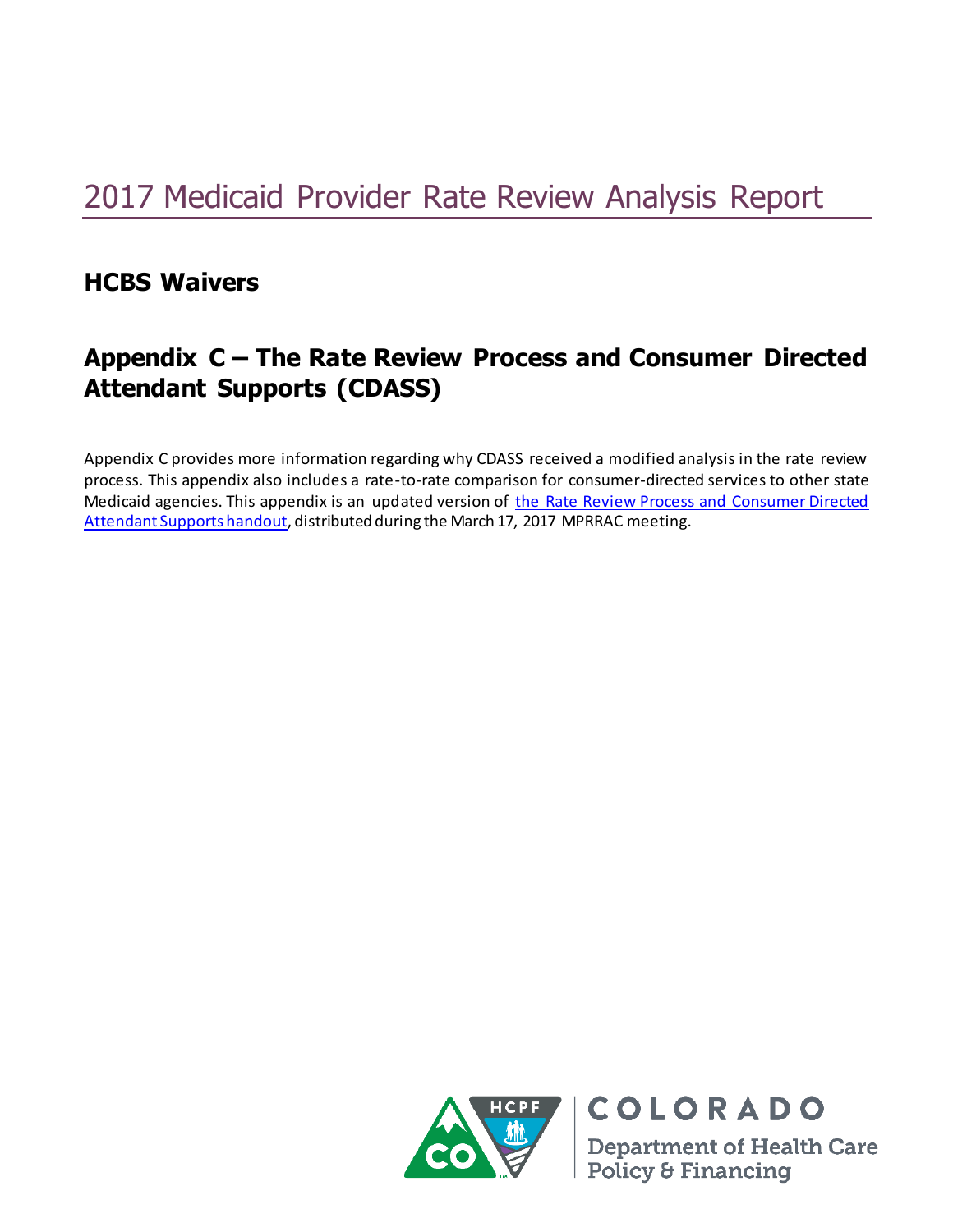# The Rate Review Process and Consumer Directed Attendant Support Services

Updated May 1, 2017

Because Consumer Directed Attendant Support Services (CDASS) is a service delivery model, the Department plans to conduct a modified rate review analysis. This document explains why the Department must use a modified analysis. For more information about the rate review process, see the [Frequently Asked Questions document](https://www.colorado.gov/pacific/sites/default/files/Rate%20Review%20Process%20FAQs.pdf) on the Department's [Medicaid Provider](https://www.colorado.gov/pacific/hcpf/medicaid-provider-rate-review-advisory-committee)  [Rate Review Advisory Committee \(MPRRAC\) website.](https://www.colorado.gov/pacific/hcpf/medicaid-provider-rate-review-advisory-committee)

CDASS is a delivery model that allows client flexibility in using certain HCBS Waiver services: personal care, homemaker, and health maintenance services. Through CDASS, clients have the flexibility to:

- Hire attendants;
- Determine attendant wages;
- Determine attendant schedules: and
- Coordinate the amount of personal care, homemaker, and health maintenance services to best meet their individual needs.

In some situations, clients on qualifying HCBS Waivers may instead access personal care, homemaker, and health maintenance services through an agency. In FY 2015-16 the Joint Budget Committee (JBC) appropriated additional funding for agency-based homemaker and personal care services, but did not appropriate additional funding for the same CDASS services. The payment methodology and available data for these services differs based on whether services are accessed through an agency or CDASS. Differences are illustrated in the example below.

#### **Example: A client's service plan indicates a client needs 10 units of homemaker services and 20 units of personal care services.**

**Agency**: After approval of the client's prior authorization request (PAR), an agency would arrange for attendants to provide services for the client. The agency would then submit a claim to the Department for the services that were provided. The Department would have access to the following information:

| Service       | Authorized<br><b>Units</b> | Utilized Units | Unit Rate | Payment to Agency                                              |
|---------------|----------------------------|----------------|-----------|----------------------------------------------------------------|
| Homemaker     | 10                         | 10             |           | $\frac{1}{2}4.25/15$ min $\frac{10 \times $4.25 = $42.50}$     |
| Personal Care | 20                         | 20             |           | $\frac{1}{2}4.25/15$ min $\frac{20 \times $4.25}{4}$ = \$85.00 |
| <b>TOTAL</b>  | 30                         | 30             |           | \$127.50                                                       |

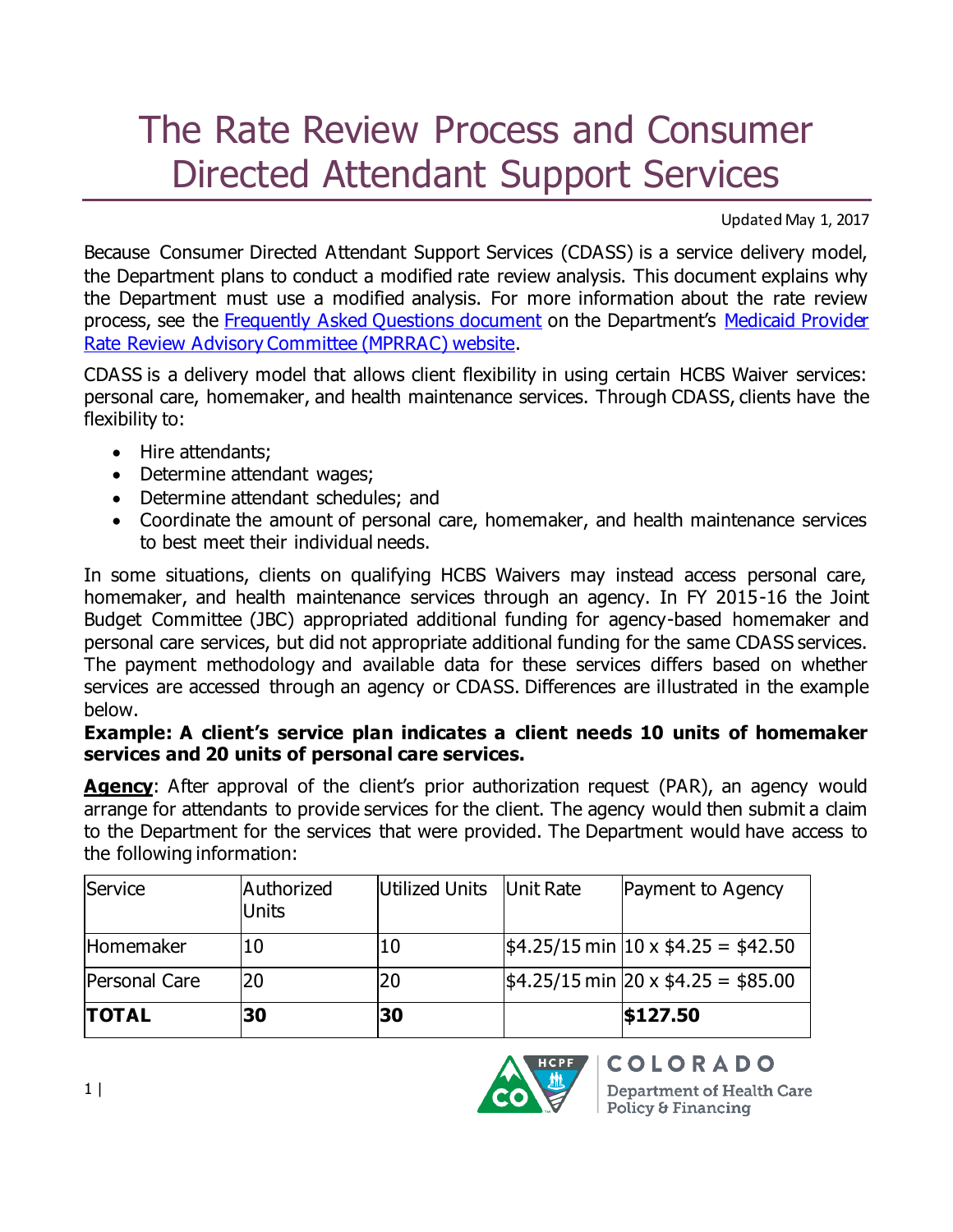If the client's needs were to change and, for example, the client now needed 5 units of homemaker services and 25 units of personal care services, the client would work with their case manager to submit an updated PAR. The client would not be able to utilize additional units or modify services received until the PAR had been revised.

**CDASS**: After approval of the client's PAR, a set dollar amount would be allocated to the client, based on the need for 10 units of homemaker services and 20 units of personal care services. The client could then contact an attendant and schedule services and might choose to modify the amount of homemaker and personal care they receive.

| Service       | Authorized<br><b>Units</b> | Utilized Units | Unit Rate | Payment to Attendant                                         |
|---------------|----------------------------|----------------|-----------|--------------------------------------------------------------|
| Homemaker     | 10                         |                |           | $\frac{1}{2}$ \$3.86/15 min $\frac{1}{5}$ x \$3.86 = \$19.30 |
| Personal Care | 20                         | 25             |           | $\frac{1}{2}$ \$3.86/15 min 25 x \$3.86 = \$96.50            |
| <b>TOTAL</b>  | 30                         | 30             |           | \$115.80 (Total<br><b>Allocation to Client)</b>              |

If the client's needs were to change and, for example, the client now needed 25 units of personal care services, the client would have the flexibility to schedule attendants for additional hours of personal care and reduce their use of homemaker services to 5 units. CDASS clients can substitute services to respond to changing needs in so far as their allocation amount is not exceeded. Because clients have this flexibility, and are not required to follow the service type authorized to determine their allocation for services, the Department lacks access to utilized units by service. Instead, the Department has access to the overall total payment to all attendants. Additionally, if the client chooses to pay the attendant a higher wage than the unit rate used in the allocation formula, the client could receive fewer hours of service, and the Department would not have access to this information.

Without utilization and service-specific provider payment information, the Department cannot conduct the normal rate comparison and access analysis. Instead, the Department researched other state Medicaid rates for services similar to services available through the CDASS delivery model. Research results are summarized in the table on the following pages. The table includes service titles, HCBS Waiver names, the state, the rate, and the unit. Please note, CDASS service names in other states' HCBS Waivers vary from state to state. Additionally, specific services offered through consumer-direction delivery models may vary from state to state, with some states offering more or fewer services. All figures in the table are pulled from 1915(c) Waiver Applications – Appendix J.



COLORADO **Department of Health Care** Policy & Financing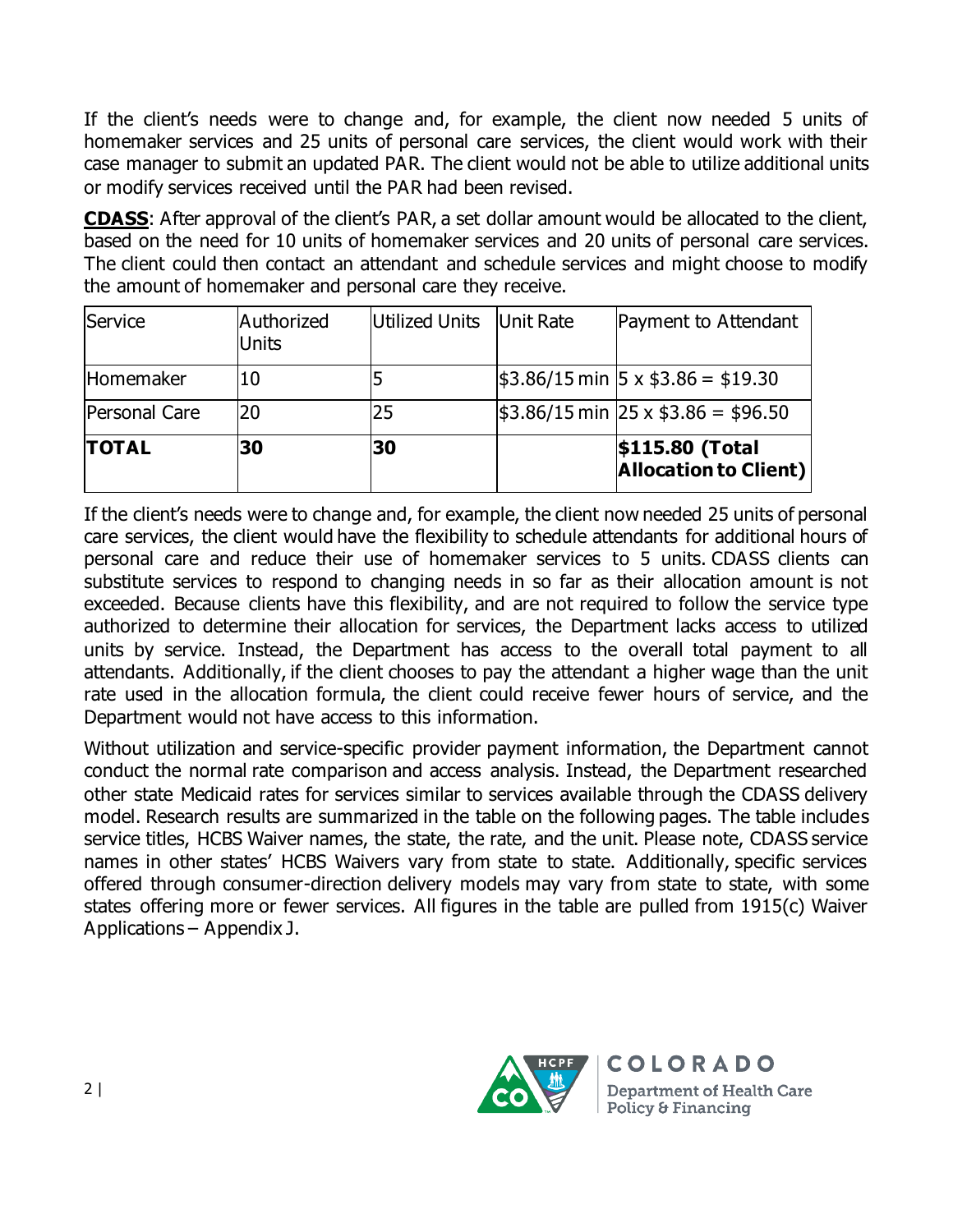| <b>CDASS Cost per Unit - Rate-to-Rate Comparison</b>                                |                                                                              |              |          |             |  |
|-------------------------------------------------------------------------------------|------------------------------------------------------------------------------|--------------|----------|-------------|--|
| <b>Service Title</b>                                                                | <b>Waiver</b>                                                                | <b>State</b> | Rate     | <b>Unit</b> |  |
| <b>Consumer Directed Attendant</b><br>Support<br>Services,<br>Homemaker             | EBD, CMHS, BI, SCI                                                           | CO           | \$3.86   | $1/4$ Hour  |  |
| <b>Consumer Directed Attendant</b><br>Support Services, Personal<br>Care            | EBD, CMHS, BI, SCI                                                           | CO           | \$3.86   | $1/4$ Hour  |  |
| <b>Consumer Directed Attendant</b><br>Services,<br>Health<br>Support<br>Maintenance | EBD, CMHS, BI, SCI                                                           | CO           | \$7.27   | 1/4 Hour    |  |
| Self Directed Personal Care                                                         | HCBS for Persons with<br>ID                                                  | AL           | \$3.48   | $1/4$ Hour  |  |
| Self Directed Personal Care                                                         | HCBS Living at Home<br>Waiver for Persons with<br>ID                         | AL           | \$3.48   | $1/4$ Hour  |  |
| Personal Support Direct Hire                                                        | Individual<br>&<br>Family<br>Support                                         | <b>CT</b>    | \$3.91   | 1/4 Hour    |  |
| Participant Directed Personal<br><b>Care Services</b>                               | Elderly and Persons with<br><b>Disabilities</b>                              | <b>DC</b>    | \$4.08   | $1/4$ Hour  |  |
| Consumer Directed Personal<br><b>Support Services</b>                               | <b>Disabled</b><br>Elderly<br>and<br>Waiver                                  | GA           | \$1.00   | Unit        |  |
| Individual Provider Personal<br>Assistant-Non Agency                                | Persons with Disabilities                                                    | IL           | \$13.98  | Hour        |  |
| <b>Consumer Directed Attendant</b><br>Care-Unskilled, Individual                    | <b>HCBS</b><br>Waiver<br>for<br>Persons with Physical<br><b>Disabilities</b> | IA           | \$4.91   | $1/4$ Hour  |  |
| <b>Consumer Directed Attendant</b><br>Care-Unskilled, Individual                    | <b>HCBS</b><br><b>Health</b><br>and<br><b>Disability Waiver</b>              | IA           | \$3.42   | 1/4 Hour    |  |
| <b>Consumer Directed Attendant</b><br>Care-Unskilled, Individual                    | <b>HCBS Elderly</b>                                                          | IA           | \$3.53   | $1/4$ Hour  |  |
| Self Directed Personal Care                                                         | <b>HCBS</b><br>Intellectual<br><b>Disabilities Waiver</b>                    | IA           | \$750.28 | Month       |  |
| <b>Consumer Directed Attendant</b><br>Care-Unskilled, Individual                    | <b>HCBS AIDS</b>                                                             | IA           | \$3.13   | $1/4$ Hour  |  |
| Personal Service Attendant,<br>Self-Directed                                        | Technology<br>Assisted<br>Waiver                                             | <b>KS</b>    | \$3.32   | $1/4$ Hour  |  |
| Personal<br>Services,<br>Self-<br>Directed                                          | <b>TBI Waiver</b>                                                            | <b>KS</b>    | \$3.24   | $1/4$ Hour  |  |



ECOLORADO Department of Health Care<br>Policy & Financing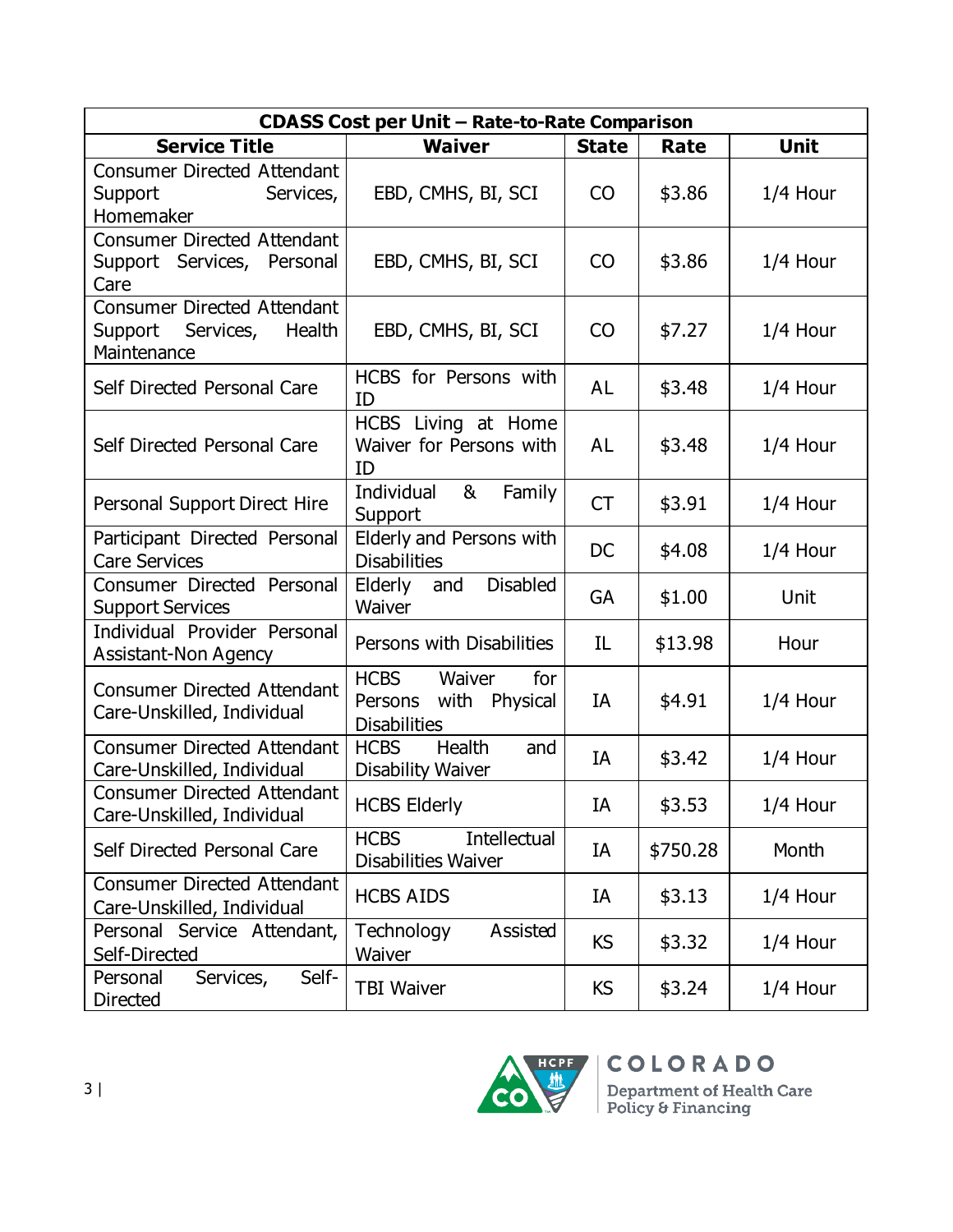| <b>CDASS Cost per Unit - Rate-to-Rate Comparison</b>                                                                                        |                                                           |              |             |             |  |
|---------------------------------------------------------------------------------------------------------------------------------------------|-----------------------------------------------------------|--------------|-------------|-------------|--|
| <b>Service Title</b>                                                                                                                        | <b>Waiver</b>                                             | <b>State</b> | <b>Rate</b> | <b>Unit</b> |  |
| Self-<br>Personal<br>Services,<br><b>Directed</b>                                                                                           | <b>Disability</b><br>Physical<br>Waiver                   | <b>KS</b>    | \$2.81      | 1/4 Hour    |  |
| Personal Care Services, Self-<br><b>Directed</b>                                                                                            | for<br>Frail<br><b>HCBS</b><br>the<br>Elderly             | <b>KS</b>    | \$2.68      | $1/4$ Hour  |  |
| Consumer Directed Personal<br><b>Assistance Service</b>                                                                                     | Community<br>Choices<br>Waiver                            | LA           | \$2.83      | 1/4 Hour    |  |
| Self Directed Personal Care                                                                                                                 | Elderly and Adults with<br><b>Disabilities</b>            | <b>ME</b>    | \$3.20      | $1/4$ Hour  |  |
| Personal Supports Retainer<br><b>Fees Self Direction</b>                                                                                    | Pathways<br>Community<br>Waiver                           | <b>MD</b>    | \$30.00     | Item        |  |
| <b>Directed</b><br>Consumer<br>Community<br>Supports:<br>Personal<br>Assistance<br>(Also<br>for<br>be<br>used<br>can<br>Homemaker services) | <b>Elderly Waiver</b>                                     | <b>MN</b>    | \$202.82    | Decremental |  |
| <b>Directed</b><br>Consumer<br>Community<br>Supports:<br>Personal Assistance                                                                | Brain Injury Waiver                                       | MN           | \$116.80    | Decremental |  |
| <b>Directed</b><br>Consumer<br>Community<br>Supports:<br><b>Personal Assistance</b>                                                         | Alternative<br>Community<br><b>Care Waiver</b>            | <b>MN</b>    | \$430.37    | Decremental |  |
| <b>Directed</b><br>Consumer<br>Community<br>Supports:<br>Personal Assistance                                                                | <b>Community Alternatives</b><br>for Disabled Individuals | <b>MN</b>    | \$134.74    | Decremental |  |
| <b>Directed</b><br>Consumer<br>Community<br>Supports:<br><b>Personal Assistance</b>                                                         | DD Waiver                                                 | MN           | \$56.55     | Decremental |  |
| Personal Assistant, Individual<br>Consumer Directed                                                                                         | <b>Autism Waiver</b>                                      | <b>MO</b>    | \$4.09      | 1/4 Hour    |  |
| Self<br>Personal<br>Assistant,<br>Directed Individual                                                                                       | Partnership<br>for<br>Hope<br>Waiver                      | <b>MO</b>    | \$3.35      | 1/4 Hour    |  |
| Non-Agency Attendant Care                                                                                                                   | HCBW for Persons with<br><b>Physical Disabilities</b>     | NV           | \$4.42      | 1/4 Hour    |  |
| Self-Directed Personal Care                                                                                                                 | <b>Medically Fragile Waiver</b>                           | OK           | \$3.69      | $1/4$ Hour  |  |
| Self-Directed Personal Care                                                                                                                 | Life<br>My<br>My<br>Choice<br>Waiver                      | OK           | \$4.37      | $1/4$ Hour  |  |
| Member-Directed<br>Personal<br>Care                                                                                                         | Sooner Services Waiver                                    | <b>OK</b>    | \$3.69      | $1/4$ Hour  |  |